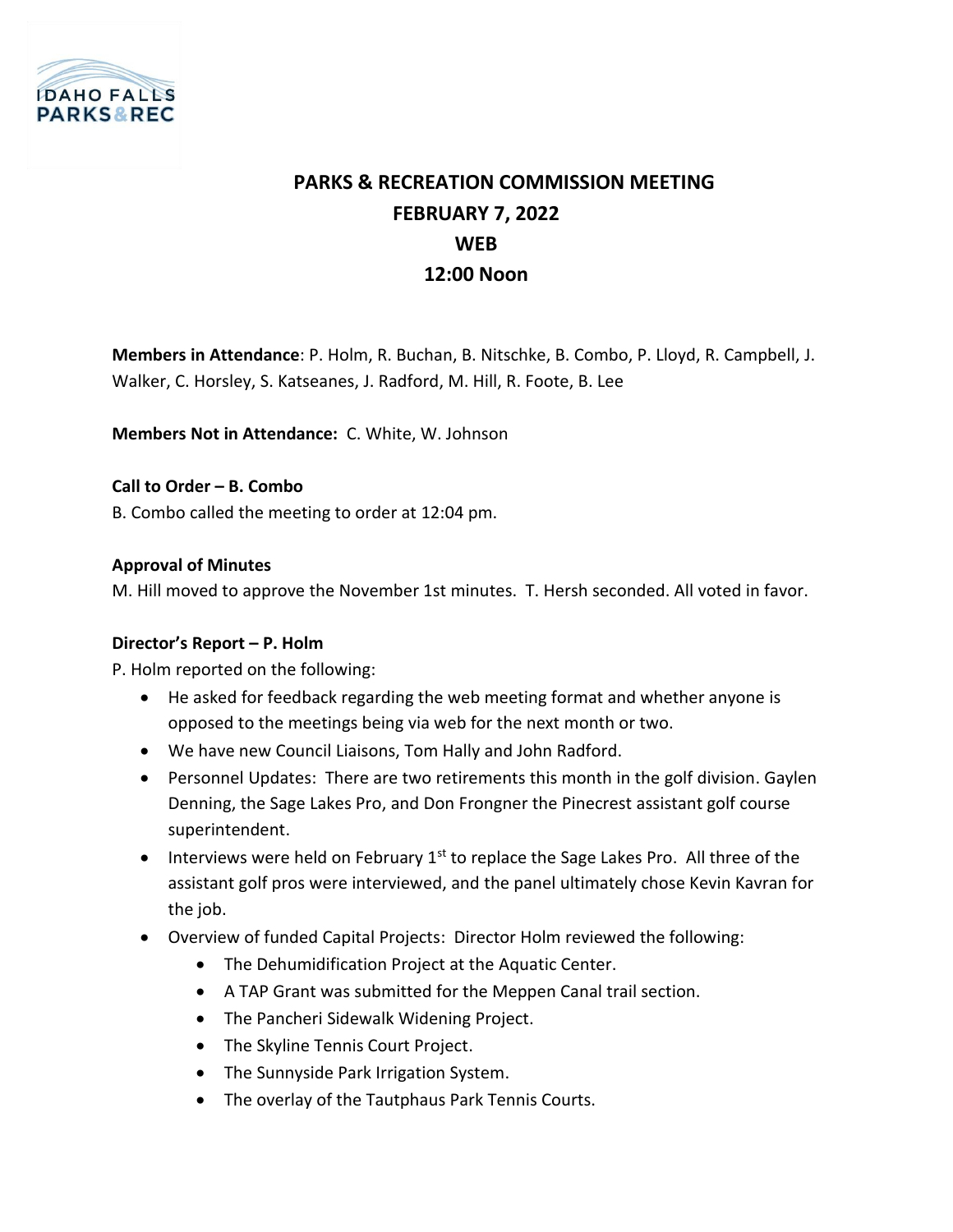- The Mel Erickson Sunnyside Park and Liberty Park playground improvements/installation project.
- An RFP is being developed for a niche wall at Rosehill Cemetery.
- The Pinecrest Irrigation System is completed.
- The Funland Restoration Committee continues working hard to fundraise for the project, and we hope to have some portions of Funland open in the summer of 2022.
- Land Water Conservation Update Idaho Falls City Council voted to change the location of the Water Tower to the Library parking lot. The Parks Department is working with Brent Thompsen to update property appraisals and work on an appraising a piece of property on Tyra Dr. near College of Eastern Idaho where a park is being considered.
- The Idaho Falls Motorcross Association was just approved by City Council to lease Noise Park and take over the operation and maintenance of that property with minimal assistance from the Parks Department.

# **Adopt a Park Program and Park Stewart Program Presentation – R. Buchan**

R. Buchan reported on the following new volunteer programs being developed.

- Adopt-a-Park Program
- Park Stewards Program
- Adopt-a- Field Program

R. Buchan outlined each program, including the mission, volunteer requirements, commitment expectations, planned volunteer recognition, available projects, etc. She explained how these programs will not only benefit the volunteer groups or persons who adopt a park or become a park steward, but also how it will greatly benefit our community and the Parks and Recreation Department.

#### **Golf Advisory Committee Report - T. Hersh (no report)**

#### **Division Updates**

#### **Parks – R. Campbell**

R. Campbell reported on the following:

- Tree maintenance is underway.
- They are continuing to maintain the outdoor skating ponds.
- Equipment is being repaired as needed.
- They are working on getting the 2022 projects started.

#### **Zoo – D. Pennock (Reported by S. Katseanes)**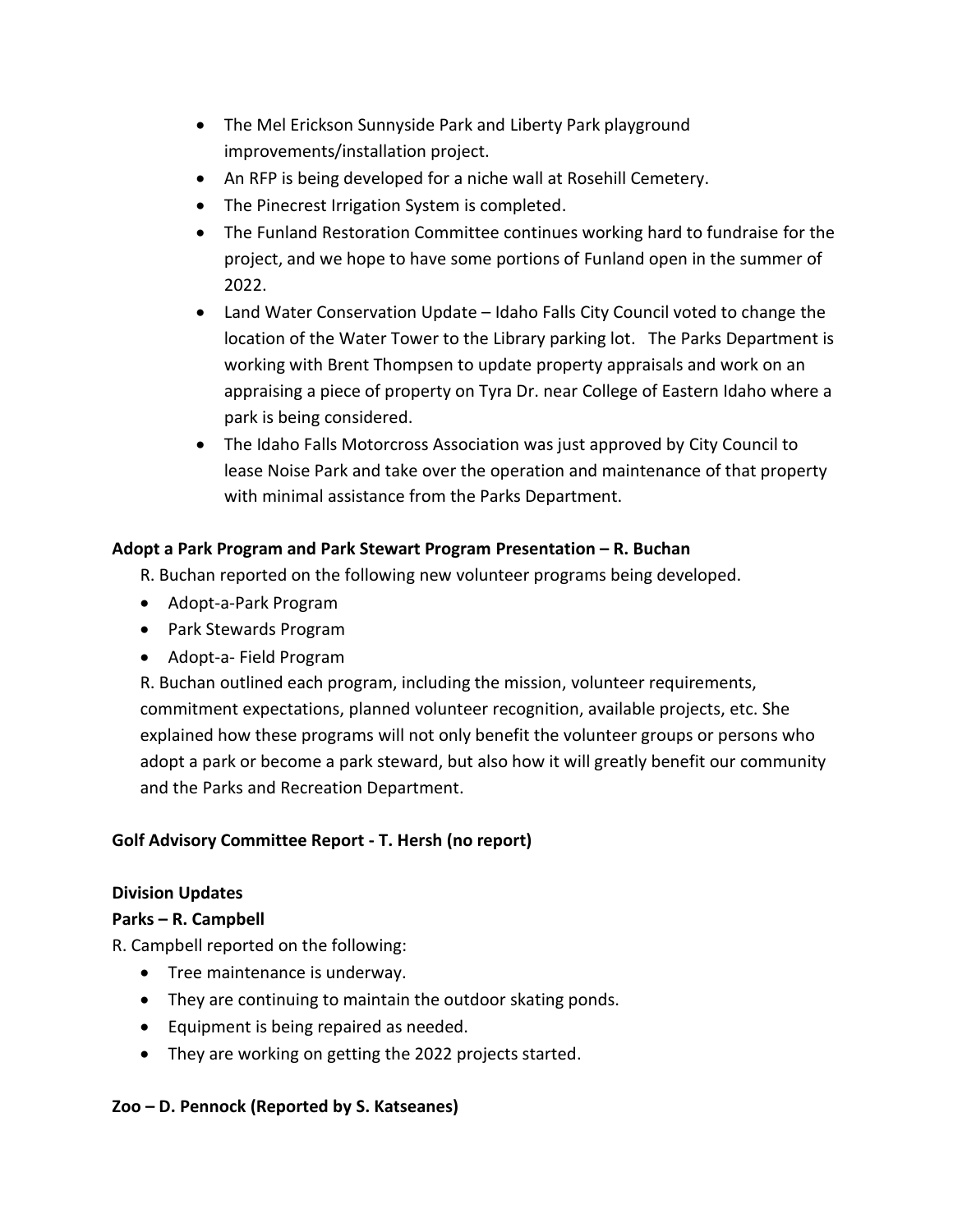- S. Katseanes reported on the following:
	- The spring opening day of the zoo will be on Wednesday, April 13<sup>th</sup>. The Zoo staff is opting for a "soft" opening on a weekday to give the staff time to work out any bugs before the weekend.
	- Jr. Zoo Crew and Adult Volunteer applications are being made available.
	- Kathryn Farley is the new Volunteer Coordinator for the Idaho Falls Zoo.
	- The Zoo's Volunteer Clean-Up Day is scheduled for April 2<sup>nd</sup>.
	- Full time Idaho Falls Zoo job openings have been posted and seasonal job applications will be available soon on the City's employment website.

## **Recreation – C. Horsley**

C. Horsley reported on the following:

• C. Horsley recommended that everyone take advantage of the outdoor skating ponds while the weather is still cold enough and the ponds are available.

## **Commissioner Reports**

#### **J. Walker – County Commissioner**

J. Walker reported on the following:

- The trails in the back country are groomed.
- There is an effort to get the anglers who use Blacktail Reservoir to stay in the zoned area and not take their motorized vehicles across area farmers' properties. The County and Fish and Game are working on obtaining land for a future parking lot. This would allow anglers to park in a zoned location that would keep the thoroughfares clear and enable the county to plow.
- The snowpack, at end of month was 108 percent, but to stay at that level we will need more snow.

# **School Dist. 91 – Pat Lloyd**

P. Lloyd reported on the following:

• The winter season went well, and they are looking forward to spring sports.

# **School Dist. 91 – W. Johnson (absent)**

#### **Shade Tree Committee – M. Hill**

M. Hill reported on the following:

- They had their first Shade Tree Committee meeting that had a full quorum in several months. The Committee also has two new members, Sam Ellsworth and David Vest.
- Arbor day will be scheduled for May  $11<sup>th</sup>$  or  $12<sup>th</sup>$  at Reinhart Park.